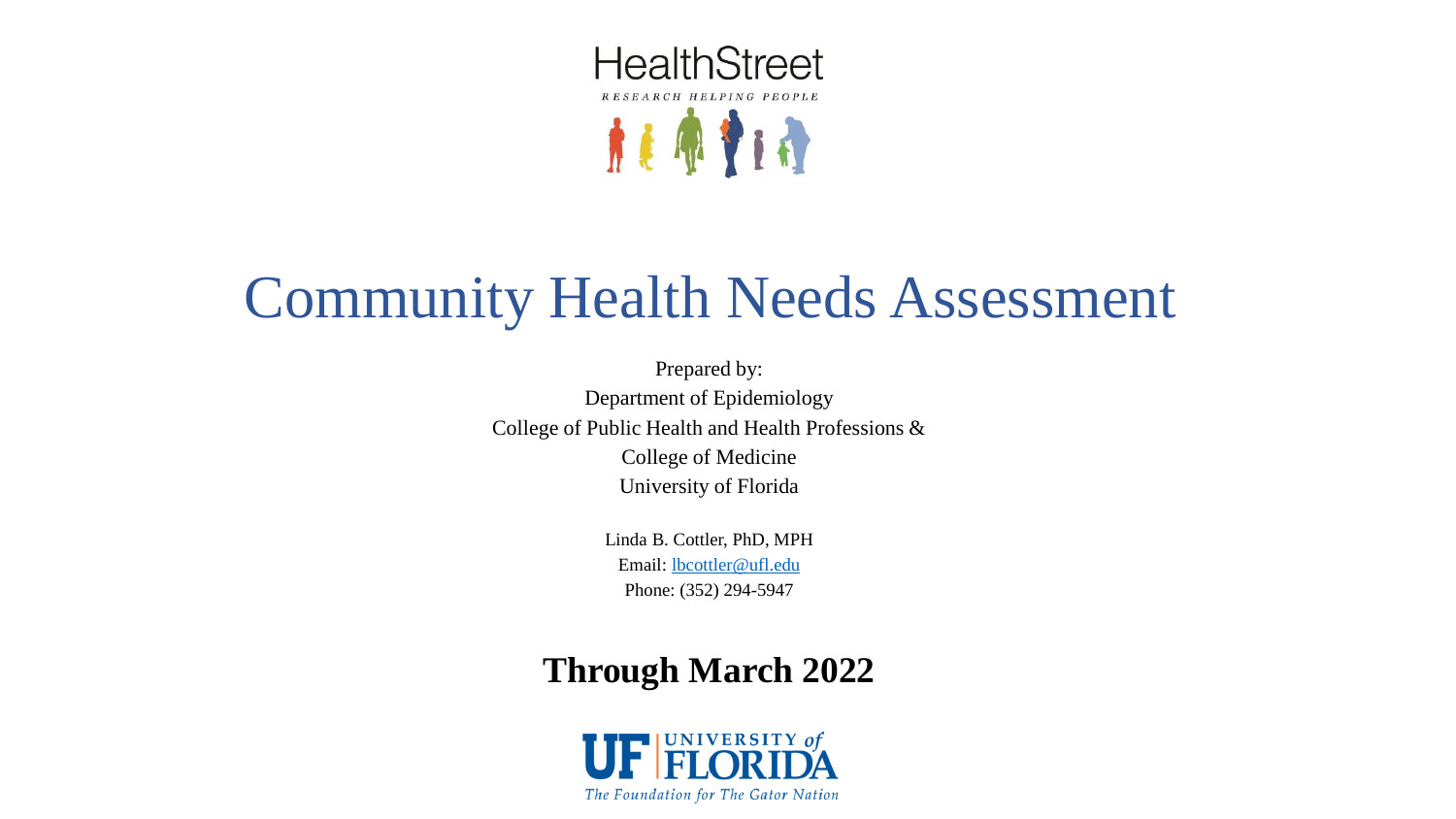### **Table of Contents**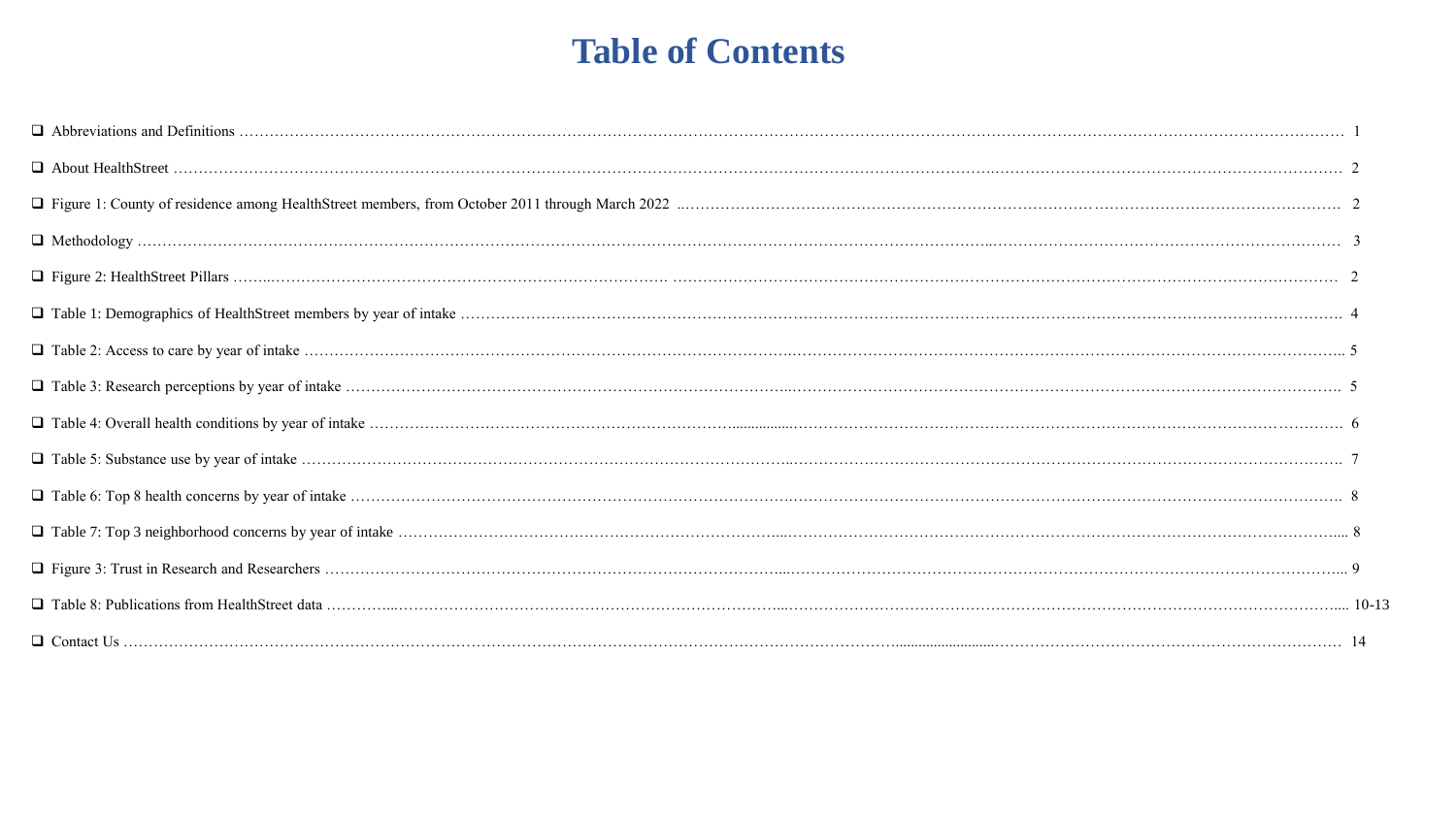### **Abbreviations and Definitions**

| <b>CHW</b>  | Community Health Worker. CHWs are lay community members who share a common language and culture<br>with the people they serve.                                                                                                     |
|-------------|------------------------------------------------------------------------------------------------------------------------------------------------------------------------------------------------------------------------------------|
| <b>CTSA</b> | Clinical and Translational Science Award, supported by the National Center for Translational Sciences of<br>the National Institutes of Health under University of Florida Clinical and Translational Science Award<br>UL1TR001427. |
| <b>NIH</b>  | National Institute of Health                                                                                                                                                                                                       |
| <b>NIDA</b> | National Institute on Drug Abuse                                                                                                                                                                                                   |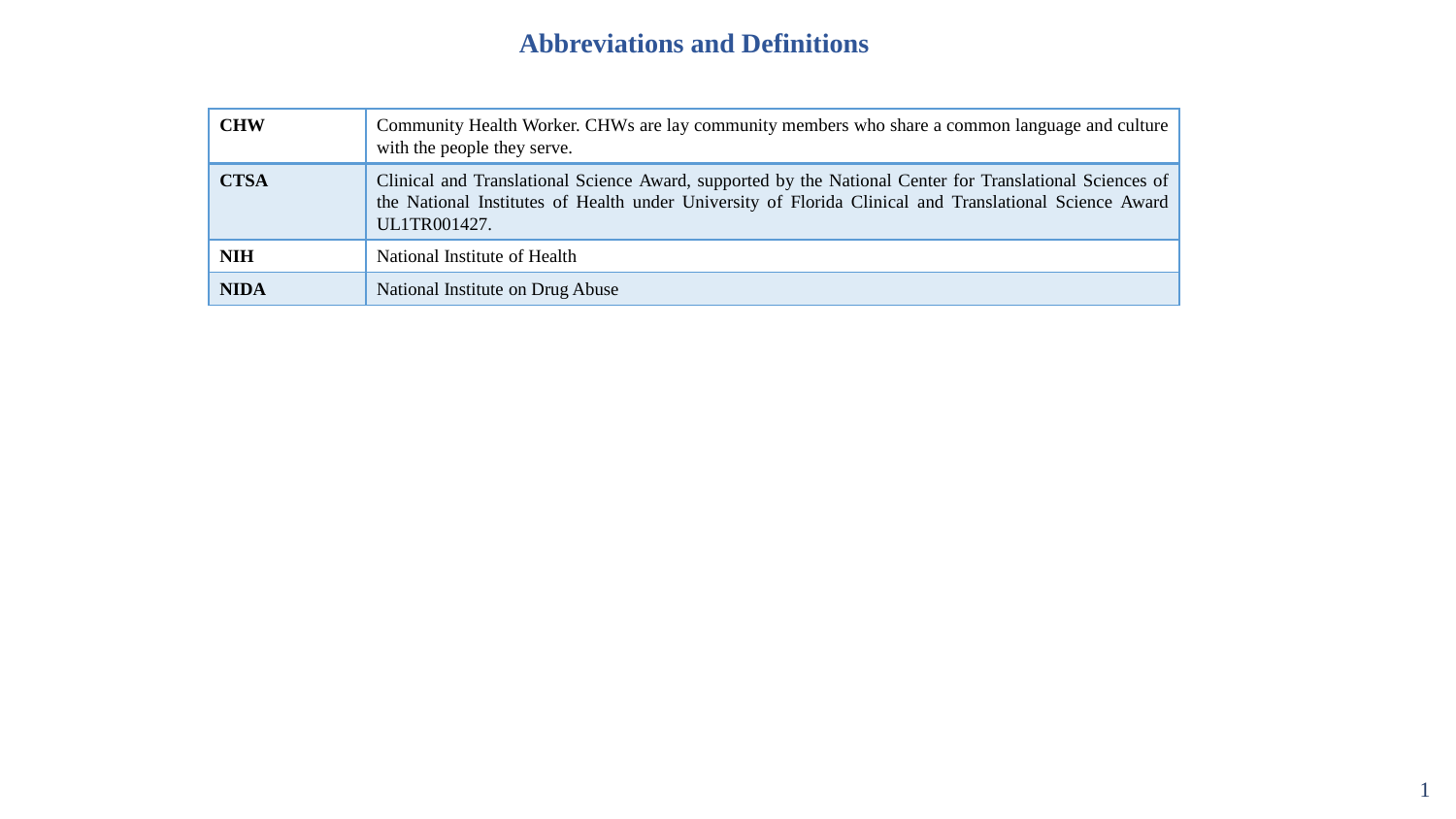### **About HealthStreet**

HealthStreet is a community engagement model that seeks to reduce disparities in health research and access to care; the backbone of the model is the Community Health Worker (CHW). Founded and developed in 1989 at Washington University in St. Louis (Cottler PI), HealthStreet was initiated at University of Florida (UF) in 2011 with the creation of the Department of Epidemiology.

CHWs engage community members in discussions at barbershops, beauty shops, parks, bus stops, community agencies, churches, neighborhood associations, health care facilities, sports venues, grocery stores, laundromats, nail salons, fitness centers, colleges, health fairs, and other places people congregate.<sup>1</sup> Community members are invited by CHWs to join the HealthStreet Registry which requires a 30-minute, IRB approved, health assessment and blood pressure reading<sup>2</sup> including social determinants of health, health conditions and concerns, including mental health and substance use, and research perceptions. Members are followed at 60 days post-assessment and continuously as relevant research becomes available. They continue to be offered linkages to medical and social services and opportunities to participate in health research. HealthStreet Gainesville (opened in 2011) and HealthStreet Jacksonville (opened in 2013) have a growing population of community members who are in the HealthStreet Registry.

As a national model for community engagement and translational research, HealthStreet data can be utilized for Community Health Needs Assessments, hotspotting analyses,<sup>3</sup> preliminary data for grants and cohort identification. The Registry includes people primarily in the Northeast Florida Corridor from Gainesville to Jacksonville, including rural areas.

This effort is funded through the UF NIH CTSA, the College of Medicine, College of Public Health and Health Professions, and NIDA.

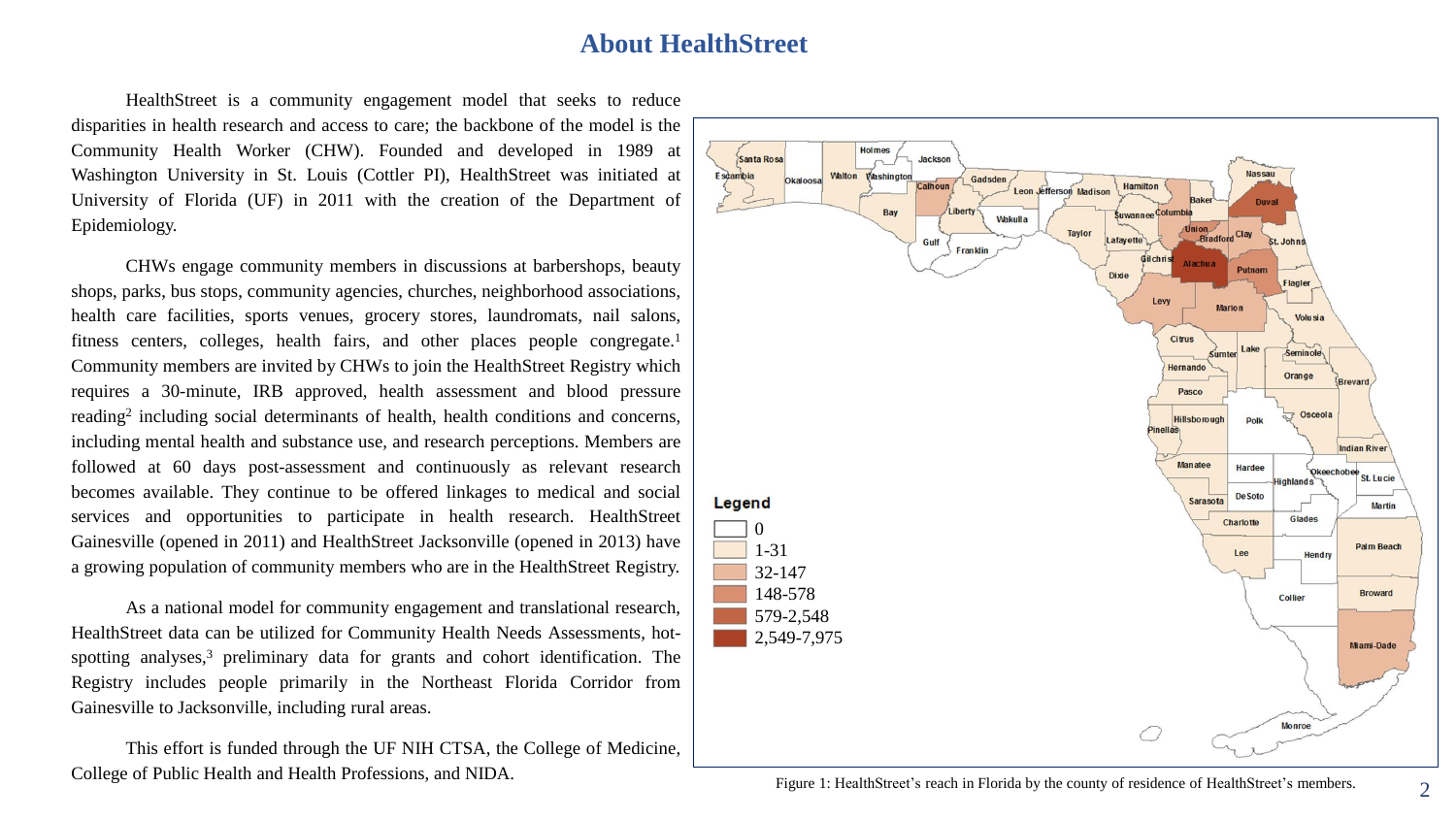### **Methodology**

Data in this report is stratified by the year of intake of the community members. UF HealthStreet is operational since October 2011 and has members from 60 out of 67 countries in the state of Florida. Figure 1 shows the members from different counties recruited into HealthStreet program from October 2011- March 2022.



Figure 2: HealthStreet's Pillars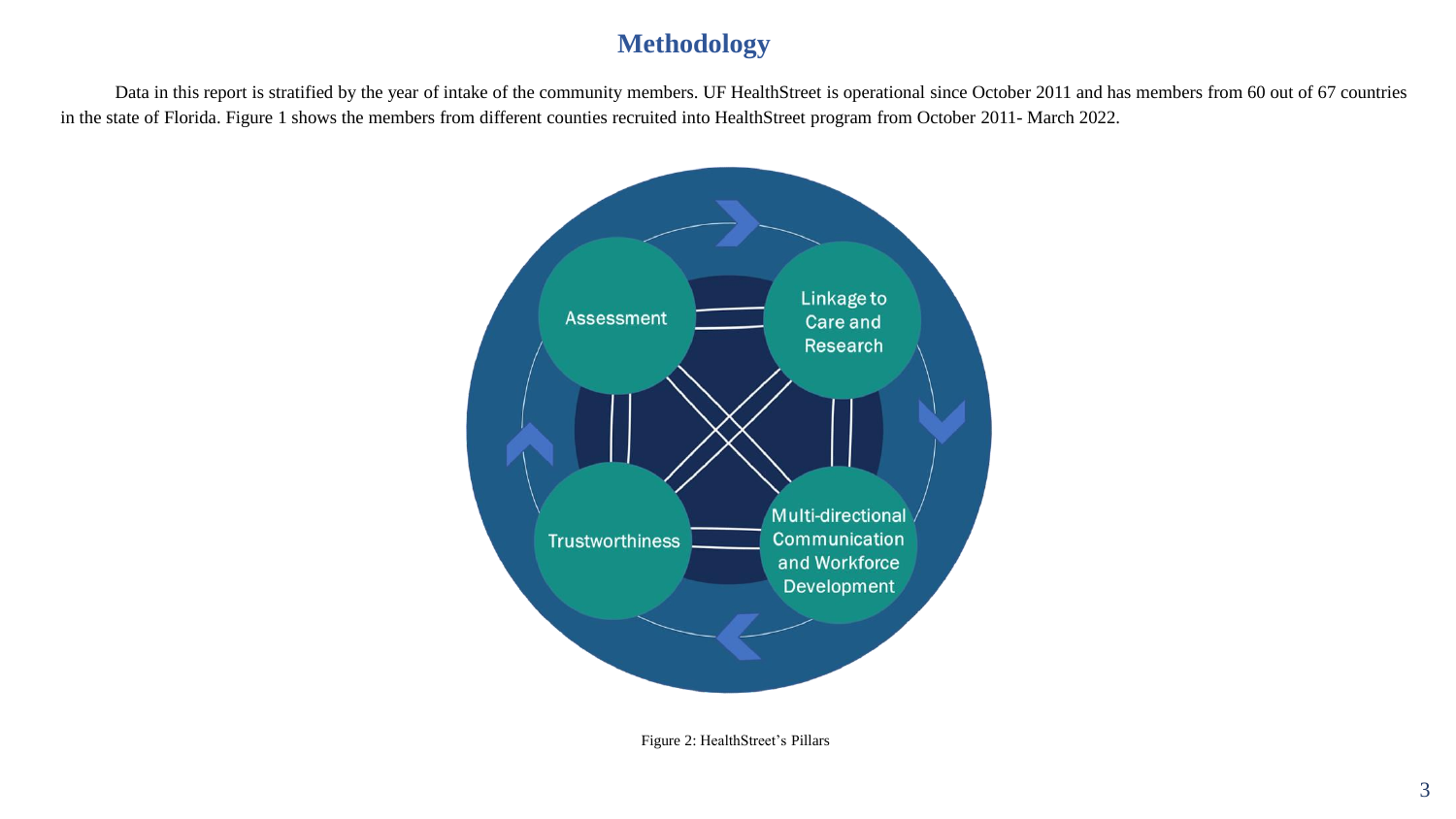**Table 1** shows demographic information of HealthStreet members. Data is collected from individual questions asked of all members.

| Table 1: Demographics of HealthStreet members by Year of Intake |                          |                        |                          |                        |                          |                   |                   |                            |
|-----------------------------------------------------------------|--------------------------|------------------------|--------------------------|------------------------|--------------------------|-------------------|-------------------|----------------------------|
|                                                                 | 2011-2012<br>$n = 2,459$ | 2013-2014<br>$n=3,100$ | 2015-2016<br>$n = 2,932$ | 2017-2018<br>$n=2,493$ | 2019-2020<br>$n = 1,007$ | 2021<br>$n = 526$ | 2022<br>$n = 178$ | <b>Total</b><br>$n=12,695$ |
| <b>Gender</b>                                                   |                          |                        |                          |                        |                          |                   |                   |                            |
| Female                                                          | 53.6%                    | 56.8%                  | 64.6%                    | 63.3%                  | 58.1%                    | 62.5%             | 60.7%             | 7,573 (59.7%)              |
| Male                                                            | 46.3%                    | 43.2%                  | 35.2%                    | 36.1%                  | 41.5%                    | 35.6%             | 37.6%             | 5,083 (40.0%)              |
| <b>Average Age at Baseline</b>                                  |                          |                        |                          |                        |                          |                   |                   |                            |
| Female: Mean (SD)                                               | 40.8 (15.7)              | 42.2(15.8)             | 47.0(16.7)               | 47.4 (17.8)            | 50.6(18.8)               | 43.9 (20.2)       | 41.5(20.0)        | 44.9 (17.2)                |
| Male: Mean (SD)                                                 | 40.7(15.6)               | 43.3(15.5)             | 47.4 (16.6)              | 47.3 (17.4)            | 51.6(18.1)               | 47.4 (18.8)       | 47.0(18.1)        | 45.1(16.8)                 |
| <b>Age Groups at Baseline</b>                                   |                          |                        |                          |                        |                          |                   |                   |                            |
| < 18 years old                                                  | 0.9%                     | 1.2%                   | 2.8%                     | 1.2%                   | 0.0%                     | 0.0%              | 0.0%              | $170(1.3\%)$               |
| 18-25 years old                                                 | 20.7%                    | 17.8%                  | 10.3%                    | 14.7%                  | 13.5%                    | 28.9%             | 31.5%             | 2,074(16.3%)               |
| 26-40 years old                                                 | 29.7%                    | 26.1%                  | 21.3%                    | 22.0%                  | 18.8%                    | 15.8%             | 15.7%             | 3,013 (23.7%)              |
| 41-59 years old                                                 | 35.5%                    | 39.5%                  | 39.8%                    | 33.8%                  | 29.1%                    | 25.1%             | 28.1%             | 4,582 (36.1%)              |
| $60+$ years old                                                 | 13.0%                    | 15.3%                  | 25.8%                    | 28.2%                  | 38.6%                    | 30.2%             | 24.7%             | 2,846 (22.4%)              |
| <b>Race/Ethinicity</b>                                          |                          |                        |                          |                        |                          |                   |                   |                            |
| Asian                                                           | 1.8%                     | 0.8%                   | 1.0%                     | 1.6%                   | 1.3%                     | 3.6%              | 1.7%              | $175(1.4\%)$               |
| African-American                                                | 64.1%                    | 61.9%                  | 58.7%                    | 45.1%                  | 32.0%                    | 28.1%             | 25.8%             | $6,855(54.0\%)$            |
| White                                                           | 28.1%                    | 31.0%                  | 36.3%                    | 46.9%                  | 59.6%                    | 56.8%             | 56.7%             | 4,885 (38.5%)              |
| Other                                                           | 5.7%                     | 6.1%                   | 4.1%                     | 6.3%                   | 7.1%                     | 11.0%             | 13.5%             | 760 (6.0%)                 |
| Latino/Hispanic *                                               | 4.9%                     | 5.2%                   | 7.1%                     | 8.9%                   | 8.3%                     | 14.1%             | 14.6%             | 896 (7.1%)                 |
| <b>Marital Status</b>                                           |                          |                        |                          |                        |                          |                   |                   |                            |
| Never Married                                                   | 52.5%                    | 50.5%                  | 42.8%                    | 40.8%                  | 36.7%                    | 51.9%             | 12.4%             | 5,794 (45.6%)              |
| Married                                                         | 21.8%                    | 17.8%                  | 22.1%                    | 23.5%                  | 23.3%                    | 20.7%             | 5.6%              | $2,679(21.1\%)$            |
| Divorced/Separated/Widowed                                      | 25.5%                    | 31.5%                  | 34.7%                    | 35.1%                  | 39.7%                    | 27.2%             | 6.7%              | 4,050 (31.9%)              |
| <b>BMI</b>                                                      |                          |                        |                          |                        |                          |                   |                   |                            |
| Female: Mean (SD)                                               | 30.8(8.2)                | 30.5(8.4)              | 30.3(8.3)                | 30.2(8.4)              | 29.5(8.1)                | 27.9(7.4)         | 28.7(8.0)         | 30.2(8.3)                  |
| Male: Mean (SD)                                                 | 27.9(6.1)                | 27.3(6.1)              | 27.9(6.4)                | 28.1(6.2)              | 27.8(5.8)                | 27.0(6.0)         | 27.4(5.9)         | 27.7(6.2)                  |
| <b>Trust in Research</b>                                        | <b>NA</b>                | 7.6(2.0)               | 7.2(2.0)                 | 7.2(2.0)               | 7.5(2.1)                 | 8.1(1.7)          | 7.9(1.8)          | 7.4(2.0)                   |
| Trust in Researchers                                            | <b>NA</b>                | 7.6(2.0)               | 7.2(2.1)                 | 7.1(2.1)               | 7.3(2.1)                 | 7.9(1.8)          | 7.7(1.9)          | 7.3(2.1)                   |
| 12+ years of education                                          | 77.0%                    | 78.5%                  | 80.2%                    | 83.2%                  | 83.0%                    | 90.3%             | 88.8%             | 10,221 (80.5%)             |
| Currently Employed                                              | 37.4%                    | 33.5%                  | 32.6%                    | 37.5%                  | 31.6%                    | 39.9%             | 42.7%             | 4,451 (35.1%)              |
| <b>Veteran Status</b>                                           | 9.3%                     | 9.5%                   | 10.0%                    | 12.0%                  | 14.7%                    | 7.4%              | 1.1%              | $1,302(10.3\%)$            |
| Household Size: Mean (SD)                                       | 3.4(3.3)                 | 3.1(2.9)               | 2.8(2.3)                 | 2.8(2.6)               | 2.7(3.4)                 | 2.6(1.6)          | 2.5(1.5)          | 3.0(2.8)                   |
| Food Insecure (not enough money to buy<br>food)                 | 45.1%                    | 47.0%                  | 48.3%                    | 43.7%                  | 48.3%                    | 35.6%             | 44.9%             | 5,826 (45.9%)              |
| Pets (cat or dog)                                               | NA                       | <b>NA</b>              | <b>NA</b>                | 41.1%                  | 22.9%                    | NA                | <b>NA</b>         | 2,396 (33.6%)              |
| Uses social media or text messaging                             | 62.2%                    | 75.9%                  | 84.9%                    | 86.6%                  | 86.2%                    | 93.2%             | 23.6%             | 9,934 (78.3%)              |
| Stress**                                                        | NA                       | NA.                    | NA                       | NA                     | <b>NA</b>                | <b>NA</b>         | 5.2(2.9)          | 5.2(2.9)                   |
| Loneliness**                                                    | <b>NA</b>                | <b>NA</b>              | <b>NA</b>                | <b>NA</b>              | 3.9(5.1)                 | 4.4(8.7)          | 3.6(2.9)          | 4.1(6.7)                   |

\*Latino/Hispanic is not mutually exclusive with other races.

\*\* Loneliness on a scale of 1-10, where 1 is "Not At All Lonely" and 10 is "Completely Lonely"; Stress on a scale of 1-10, where 1 is "Not At All Stressed" and 10 is "Completely Stressed"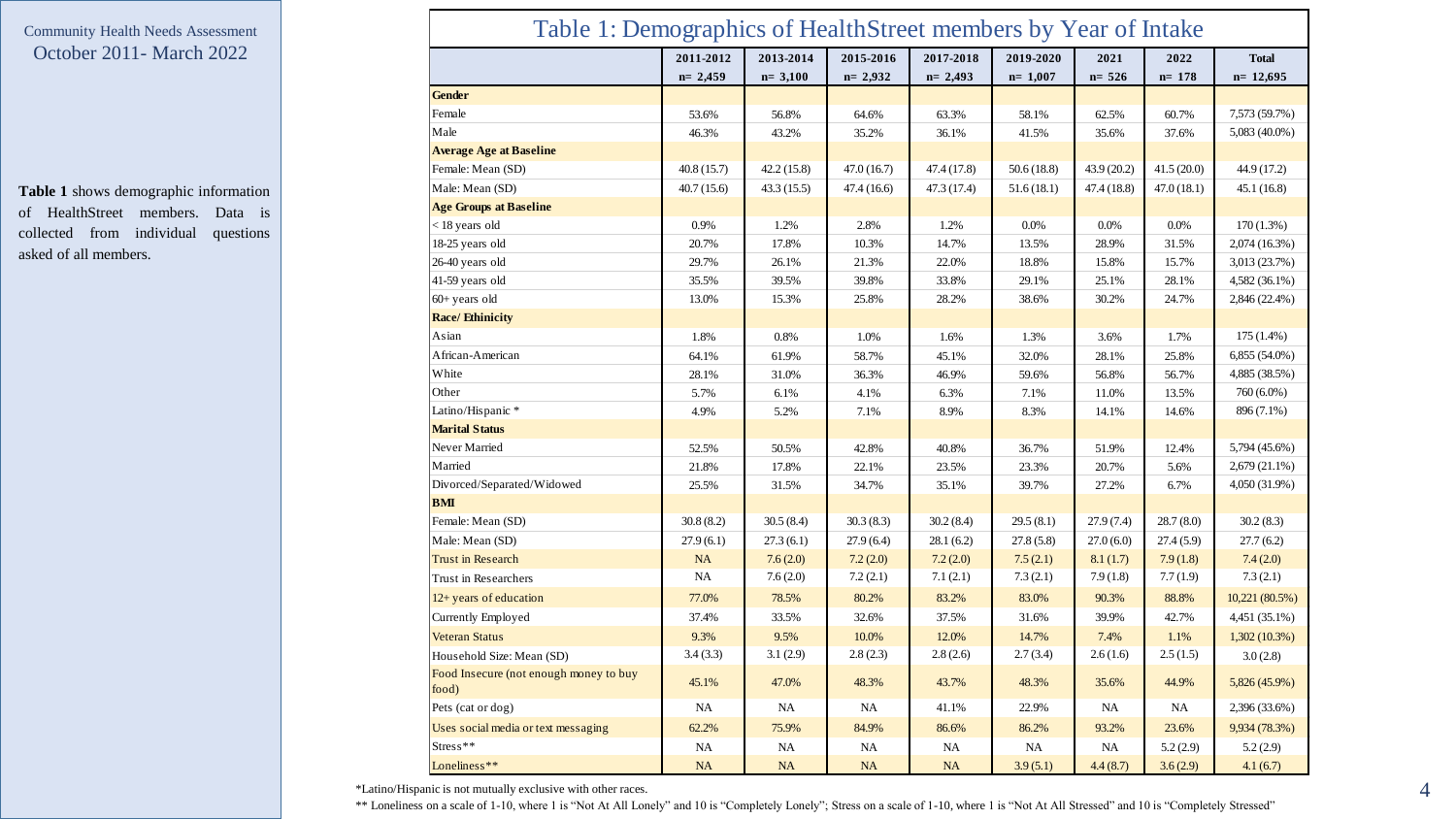**Table 2** shows access to care among HealthStreet members . Data is collected from questions asked of each member .

### Table 2: Access to care reported by HealthStreet members by Year of Intake

|                                        | 2011-2012   | 2013-2014 | 2015-2016 | 2017-2018 | 2019-2020   | 2021      | 2022      | <b>Total</b>    |
|----------------------------------------|-------------|-----------|-----------|-----------|-------------|-----------|-----------|-----------------|
|                                        | $n = 2,459$ | $n=3,100$ | $n=2.932$ | $n=2,493$ | $n = 1,007$ | $n = 526$ | $n = 178$ | $n=12.695$      |
| No doctor visit within past 12 months  | 38.6%       | 34.9%     | 27.4%     | 22.2%     | 21.9%       | 25.7%     | 30.3%     | $3,798(29.9\%)$ |
| No physical exam within past 12 months | 33.6%       | 37.4%     | 29.8%     | 25.6%     | 31.7%       | 33.5%     | 33.7%     | $4,054(31.9\%)$ |

### Table 3: Research Perceptions of HealthStreet members by Year of Intake

| 2011-2012   | 2013-2014 | 2015-2016   | 2017-2018 | 2019-2020   | 2021      | 2022      | <b>Total</b>   |
|-------------|-----------|-------------|-----------|-------------|-----------|-----------|----------------|
| $n = 2,459$ | $n=3,100$ | $n = 2,932$ | $n=2,493$ | $n = 1,007$ | $n = 526$ | $n = 178$ | $n=12,695$     |
| 14.2%       | 17.2%     | 21.8%       | 20.7%     | 20.3%       | 32.5%     | 34.3%     | 2,472 (19.5%)  |
| 87.6%       | 94.6%     | 96.0%       | 92.7%     | 95.0%       | 97.5%     | 97.2%     | 11,857 (93.4%) |
|             |           |             |           |             |           |           |                |
| 91.2%       | 93.9%     | 95.4%       | 93.5%     | 96.1%       | 96.4%     | 97.2%     | 11,928 (94.0%) |
| 82.6%       | 86.8%     | 89.3%       | 85.6%     | 91.0%       | 90.1%     | 92.7%     | 11,029 (86.9%) |
| 81.7%       | 84.8%     | 87.7%       | 85.6%     | 88.8%       | 89.7%     | 91.6%     | 10,874 (85.7%) |
| 81.2%       | 83.8%     | 88.9%       | 86.6%     | 88.7%       | 89.7%     | 89.9%     | 10,887 (85.8%) |
| 54.5%       | 63.0%     | 65.4%       | 55.7%     | 57.2%       | 58.4%     | 61.2%     | 7,591 (59.8%)  |
| 74.1%       | 78.6%     | 81.7%       | 73.9%     | 79.7%       | 73.6%     | 73.0%     | 9,818 (77.3%)  |
|             |           |             |           |             |           |           |                |

**Table 3** shows research perceptions among HealthStreet members . Data is collected from individual questions asked of all members .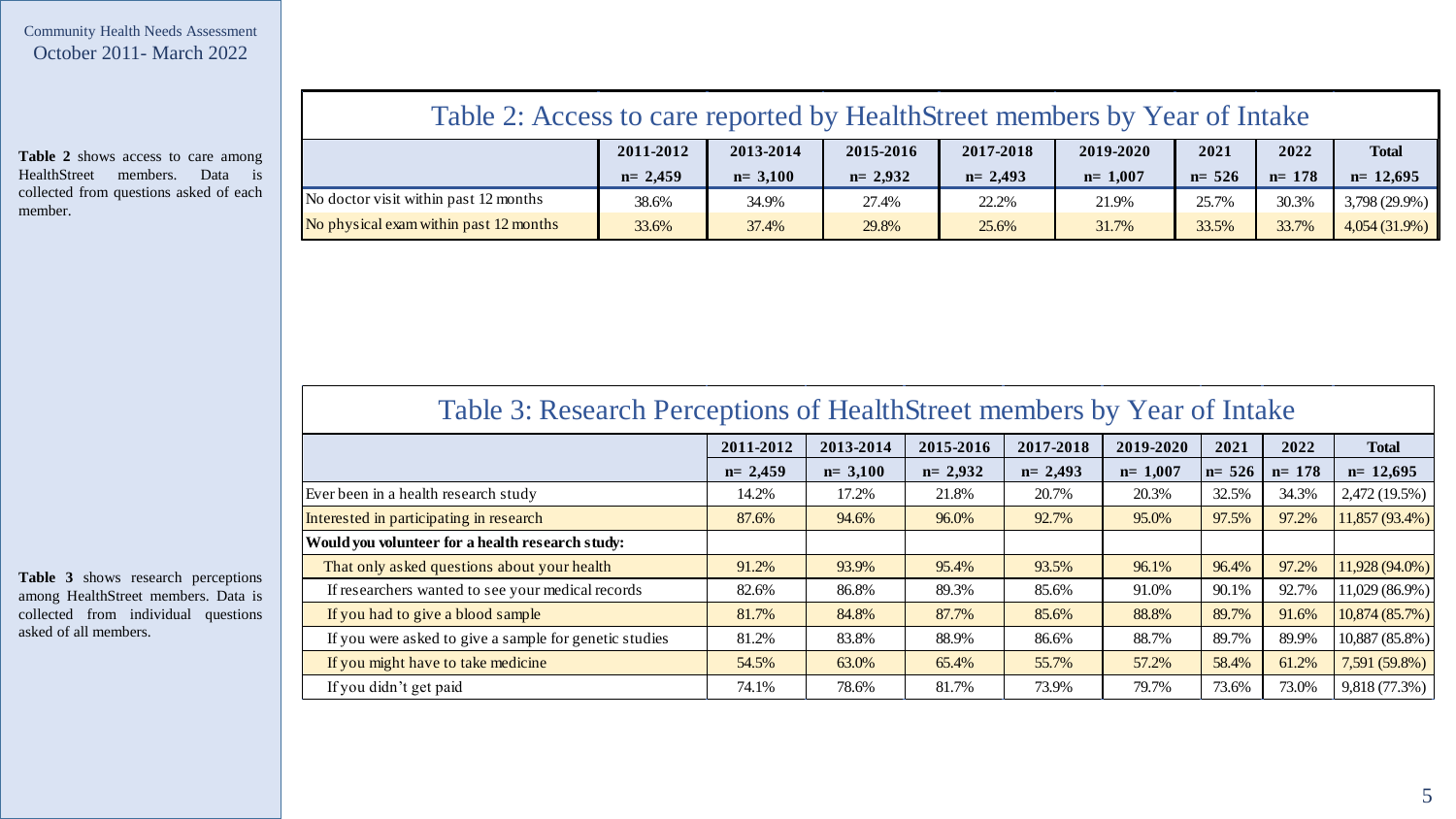**Table 4** shows health conditions among HealthStreet members. The respondent self-reports a history of health conditions based on responses to the question "Have you ever been told you had, or have you ever had a problem with (*CONDITION)."*

### Table 4: Overall Health Conditions of HealthStreet members by Year of Intake

|                                            | 2011-2012 | 2013-2014 | 2015-2016   | 2017-2018 | 2019-2020 | 2021      | 2022      | <b>Total</b>    |
|--------------------------------------------|-----------|-----------|-------------|-----------|-----------|-----------|-----------|-----------------|
|                                            | $n=2,459$ | $n=3,100$ | $n = 2,932$ | $n=2,493$ | $n=1,007$ | $n = 526$ | $n = 178$ | $n=12,695$      |
| <b>High Blood Pressure</b>                 | 31.4%     | 33.7%     | 38.6%       | 38.1%     | 45.0%     | 32.3%     | 39.9%     | 4,593 (36.2%)   |
| Brain/Spinal/Nervous System<br>Conditions  | 12.1%     | 14.8%     | 17.9%       | 20.2%     | 32.9%     | 30.8%     | 22.5%     | 2,318 (18.3%)   |
| Anxiety                                    | 13.5%     | 23.9%     | 29.0%       | 34.7%     | 43.8%     | 47.7%     | 55.1%     | 3,578 (28.2%)   |
| Depression                                 | 20.2%     | 27.6%     | 33.1%       | 36.2%     | 46.4%     | 45.8%     | 45.5%     | 4,016 (31.6%)   |
| <b>HIV/AIDS</b>                            | 0.9%      | 2.5%      | 2.0%        | 1.8%      | 2.1%      | 1.7%      | 0.0%      | $233(1.8\%)$    |
| <b>Heart and Circulation</b><br>Conditions | 31.7%     | 39.5%     | 46.6%       | 46.5%     | 53.7%     | 44.7%     | 18.5%     | $5,340(42.1\%)$ |
| Diabetes (Type 1 & Type 2)                 | 11.5%     | 11.9%     | 15.8%       | 14.3%     | 18.0%     | 10.3%     | 15.7%     | 1,733(13.7%)    |
| <b>Arthritis</b>                           | 23.0%     | 21.5%     | 25.2%       | 31.6%     | 37.4%     | 34.6%     | 40.4%     | 3,390 (26.7%)   |
| Muscle or Bone Pain<br>Conditions          | 45.8%     | 53.8%     | 58.2%       | 56.0%     | 67.2%     | 48.9%     | 43.8%     | $6,908(54.4\%)$ |
| Asthma                                     | 17.6%     | 17.4%     | 20.6%       | 20.5%     | 20.6%     | 23.2%     | 20.2%     | $2,450(19.3\%)$ |
| Kidney/Urinary Conditions                  | 19.5%     | 24.4%     | 23.2%       | 29.7%     | 25.9%     | 22.2%     | 14.0%     | 3,058 (24.1%)   |
| <b>Digestive Health Conditions</b>         | 28.7%     | 32.1%     | 38.2%       | 40.2%     | 48.9%     | 37.3%     | 31.5%     | 4,569 (36.0%)   |
| <b>Dental Health Conditions</b>            | 33.9%     | 42.5%     | 49.5%       | 45.7%     | 52.9%     | 31.4%     | 34.3%     | 5,501 (43.3%)   |
| <b>Hearing Conditions</b>                  | 17.0%     | 21.9%     | 28.4%       | 32.9%     | 41.1%     | 34.4%     | 21.3%     | 3,386 (26.7%)   |
| <b>Sleep Conditions</b>                    | 27.6%     | 32.9%     | 36.6%       | 41.4%     | 48.8%     | 48.9%     | 47.8%     | 4,635 (36.5%)   |
| <b>Vision Conditions</b>                   | 46.4%     | 49.0%     | 53.1%       | 44.4%     | 51.1%     | 43.7%     | 50.0%     | 6,158(48.5%)    |
| Cancer                                     | 6.1%      | 7.2%      | 10.1%       | 11.0%     | 15.3%     | 11.2%     | 9.0%      | $1,173(9.2\%)$  |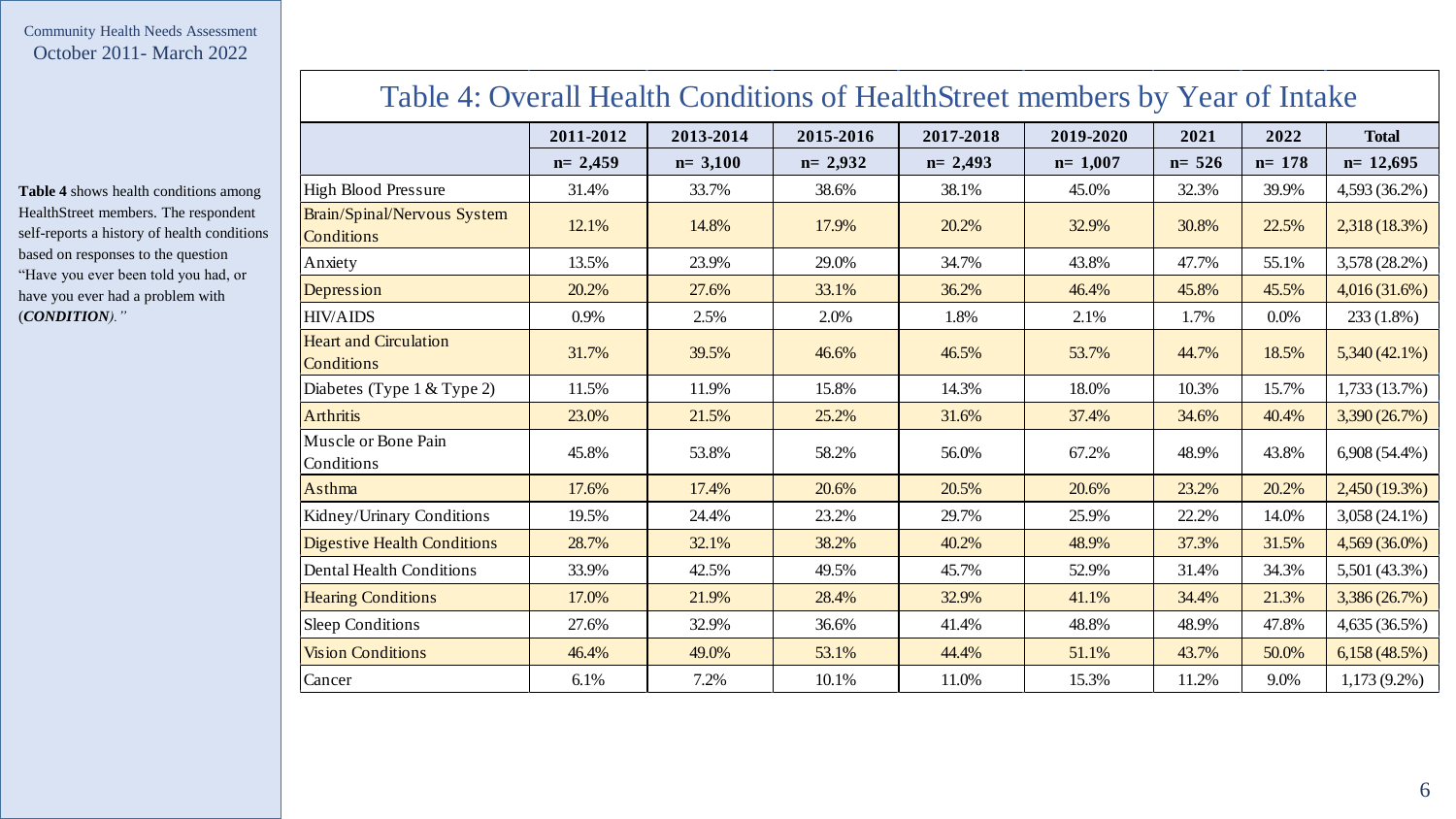**Table 5** shows substance use among HealthStreet members .

Substance use status is measured from the health assessment by asking questions such as "Have you ever used (*SUBSTANCE*)?" Respondents answering "No" are coded "**Never** . "

Respondents answering "Yes" would then be asked the follow -up question "Have you used (*SUBSTANCE* ) in the last 30 days?" Those answering "Yes" are coded "**Current user**," while those answering "No" are coded "**Past Users**."

| Table 5: Substance Use trends of HealthStreet members by Year of Intake                           |           |           |           |           |           |          |           |                 |
|---------------------------------------------------------------------------------------------------|-----------|-----------|-----------|-----------|-----------|----------|-----------|-----------------|
|                                                                                                   | 2011-2012 | 2013-2014 | 2015-2016 | 2017-2018 | 2019-2020 | 2021     | 2022      | <b>Total</b>    |
|                                                                                                   | $n=2,459$ | $n=3,100$ | $n=2,932$ | $n=2,493$ | $n=1,007$ | $n= 526$ | $n = 178$ | $n=12,695$      |
| Alcohol: More than (men: 4,<br>women: 3) alcoholic drinks in a<br>single day, in the last 30 days | 25.2%     | 24.0%     | 21.3%     | 23.7%     | 22.8%     | 27.6%    | 33.1%     | 3,014 (23.7%)   |
| <b>Cocaine or crack</b>                                                                           |           |           |           |           |           |          |           |                 |
| Never                                                                                             | 84.9%     | 80.6%     | 80.1%     | 78.1%     | 73.9%     | 77.6%    | 78.7%     | 10,173 (80.1%)  |
| Past user                                                                                         | 13.7%     | 17.0%     | 17.7%     | 19.7%     | 20.9%     | 18.4%    | 19.1%     | 2,214 (17.4%)   |
| Current user (past 30 days)                                                                       | 1.3%      | 2.3%      | 2.0%      | 2.0%      | 5.1%      | 3.8%     | 2.2%      | $287(2.3\%)$    |
| <b>Marijuana</b>                                                                                  |           |           |           |           |           |          |           |                 |
| Never                                                                                             | 53.7%     | 48.3%     | 52.1%     | 44.4%     | 39.7%     | 40.3%    | 37.6%     | 6,134(48.3%)    |
| Past user                                                                                         | 28.1%     | 34.4%     | 34.0%     | 35.9%     | 37.1%     | 35.7%    | 33.7%     | 4,272 (33.7%)   |
| Current user (past 30 days)                                                                       | 17.9%     | 17.2%     | 13.5%     | 19.1%     | 22.6%     | 23.6%    | 28.7%     | 2,249 (17.7%)   |
| <b>Heroin</b>                                                                                     |           |           |           |           |           |          |           |                 |
| Never                                                                                             | 97.4%     | 97.0%     | 96.5%     | 96.1%     | 95.2%     | 96.2%    | 96.1%     | 12,264 (96.6%)  |
| Past user                                                                                         | 2.4%      | 2.8%      | 3.2%      | 3.4%      | 4.3%      | 3.8%     | 3.4%      | 395 (3.1%)      |
| Current user (past 30 days)                                                                       | 0.1%      | 0.1%      | 0.2%      | 0.1%      | 0.4%      | 0.0%     | 0.6%      | $17(0.1\%)$     |
| <b>Speed or amphetamines</b>                                                                      |           |           |           |           |           |          |           |                 |
| Never                                                                                             | 94.5%     | 92.1%     | 91.0%     | 88.8%     | 86.0%     | 87.3%    | 84.3%     | 11,533 (90.8%)  |
| Past user                                                                                         | 5.1%      | 7.4%      | 8.4%      | 10.2%     | 12.7%     | 10.1%    | 10.1%     | $1055(8.3\%)$   |
| Current user (past 30 days)                                                                       | 0.3%      | 0.3%      | 0.5%      | 0.4%      | 1.3%      | 2.3%     | 5.6%      | 77 (0.6%)       |
| <b>Prescription pain medication</b>                                                               |           |           |           |           |           |          |           |                 |
| Never                                                                                             | 57.3%     | 49.8%     | 45.0%     | 45.4%     | 37.7%     | 43.5%    | 41.0%     | $6,084(47.9\%)$ |
| Past user                                                                                         | 29.8%     | 35.8%     | 40.1%     | 41.6%     | 50.0%     | 47.5%    | 51.7%     | 4,903 (38.6%)   |
| Current user (past 30 days)                                                                       | 12.4%     | 14.0%     | 14.5%     | 12.4%     | 11.0%     | 8.6%     | 7.3%      | $1,639(12.9\%)$ |
| <b>Smoked cigarettes</b>                                                                          |           |           |           |           |           |          |           |                 |
| Never                                                                                             | 46.4%     | 48.7%     | 51.0%     | 48.5%     | 42.4%     | 51.5%    | 46.6%     | 6,133(48.3%)    |
| Past user                                                                                         | 16.0%     | 16.1%     | 20.3%     | 23.7%     | 28.4%     | 27.0%    | 33.7%     | $2,564(20.2\%)$ |
| Current user (past 30 days)                                                                       | 37.5%     | 35.2%     | 28.6%     | 27.4%     | 28.9%     | 21.5%    | 19.7%     | 3,975 (31.3%)   |
| <b>E-cigarettes</b> *                                                                             |           |           |           |           |           |          |           |                 |
| Never                                                                                             | NA        | 88.4%     | 88.1%     | 83.1%     | 77.3%     | 72.6%    | 73.0%     | 6,441(83.7%)    |
| Past user                                                                                         | $\rm NA$  | 7.9%      | 8.8%      | 13.2%     | 14.1%     | 18.6%    | 14.6%     | 896 (11.6%)     |
| Current user (past 30 days)                                                                       | $\rm NA$  | 3.7%      | 3.1%      | 3.7%      | 8.5%      | 8.7%     | 12.4%     | 359 (4.7%)      |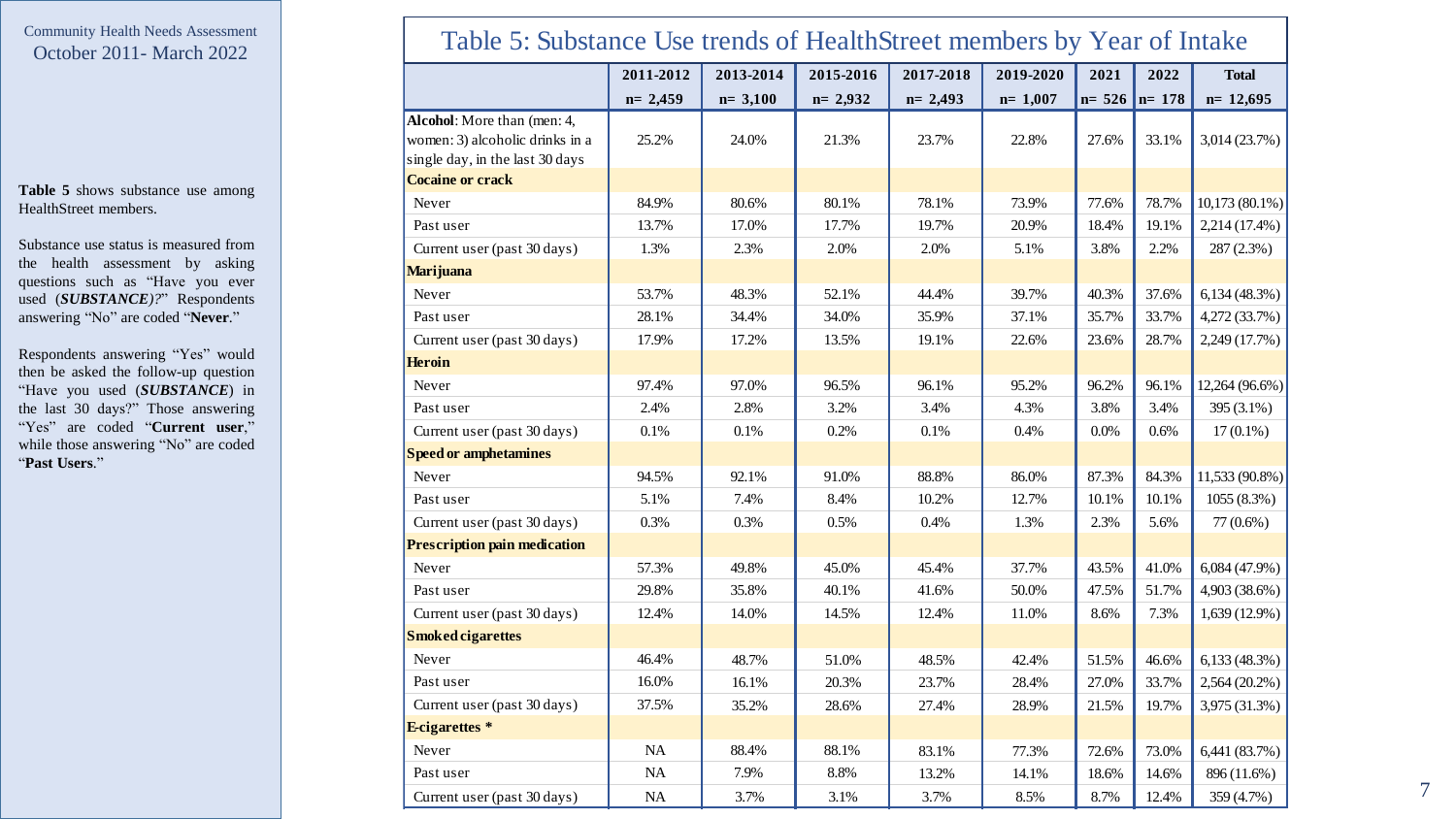**Table 6** shows the top health concerns among HealthStreet members. The CHW asks the respondent "What are your top three health concerns?" The health concerns are ordered by prevalence and are in members' own words.

### Table 6: Top Health Concerns of HealthStreet Members by Year of Intake

|                          | 2011-2012   | 2013-2014   | 2015-2016   | 2017-2018   | 2019-2020 | 2021      | 2022      | <b>Total</b>    |
|--------------------------|-------------|-------------|-------------|-------------|-----------|-----------|-----------|-----------------|
|                          | $n = 2,168$ | $n = 2,884$ | $n = 2,762$ | $n = 2,258$ | $n = 948$ | $n = 491$ | $n = 166$ | $n=11,677$      |
| Hypertension             | 34.5%       | 29.5%       | 29.8%       | 24.2%       | 22.2%     | 14.9%     | 19.3%     | 3,283 (28.1%)   |
| <b>Diabetes</b>          | 22.5%       | 21.0%       | 22.0%       | 21.3%       | 17.2%     | 13.8%     | 15.1%     | $2,437(20.9\%)$ |
| Muscle and Bone Problems | 17.1%       | 19.3%       | 21.8%       | 21.3%       | 23.6%     | 23.2%     | 19.3%     | $2,380(20.4\%)$ |
| <b>Weight Problems</b>   | 15.9%       | 16.2%       | 15.4%       | 18.7%       | 15.1%     | 14.5%     | 11.4%     | $1,892(16.2\%)$ |
| <b>Heart Problems</b>    | 16.2%       | 12.7%       | 13.9%       | 15.3%       | 15.9%     | 14.5%     | 19.3%     | 1,702 (14.6%)   |
| Cancer                   | 15.9%       | 15.7%       | 14.2%       | 12.4%       | 9.9%      | 10.8%     | 6.6%      | $1,630(14.0\%)$ |
| Oral Health              | 13.3%       | 18.0%       | 15.4%       | 8.9%        | 14.1%     | 9.4%      | 13.9%     | 1,636 (14.0%)   |
| <b>Mental Health</b>     | 8.5%        | 13.0%       | 13.6%       | 17.7%       | 16.2%     | 22.2%     | 20.5%     | $1,632(14.0\%)$ |

Among those with at least 1 health concern

**Table 7** shows the top neighborhood concerns among HealthStreet members. The CHW asks the respondent "What do you think is the most important concern for your neighborhood?" The neighborhood concerns are ordered by prevalence and are in members' own words.

## Table 7: Top Neighbourhood Concerns of HealthStreet members by Year of Intake

|              | 2011-2012   | 2013-2014 | 2015-2016   | 2017-2018   | 2019-2020   | 2021              | 2022  | <b>Total</b>           |
|--------------|-------------|-----------|-------------|-------------|-------------|-------------------|-------|------------------------|
|              | $n = 2,459$ | $n=3,100$ | $n = 2.932$ | $n = 2,493$ | $n = 1,007$ | $n= 526$ $n= 178$ |       | $n=12,695$             |
| Safety/Crime | 22.7%       | 23.6%     | 27.6%       | 23.7%       | 20.9%       | 17.3%             |       | $20.2\%$ 3,027 (23.8%) |
| Health       | 10.0%       | 9.9%      | 7.0%        | 8.1%        | 9.7%        | 20.3%             | 20.2% | $1,203(9.5\%)$         |
| Drugs        | 8.2%        | 7.5%      | 5.4%        | 7.9%        | 6.6%        | 4.2%              | 6.7%  | 890 (7.0%)             |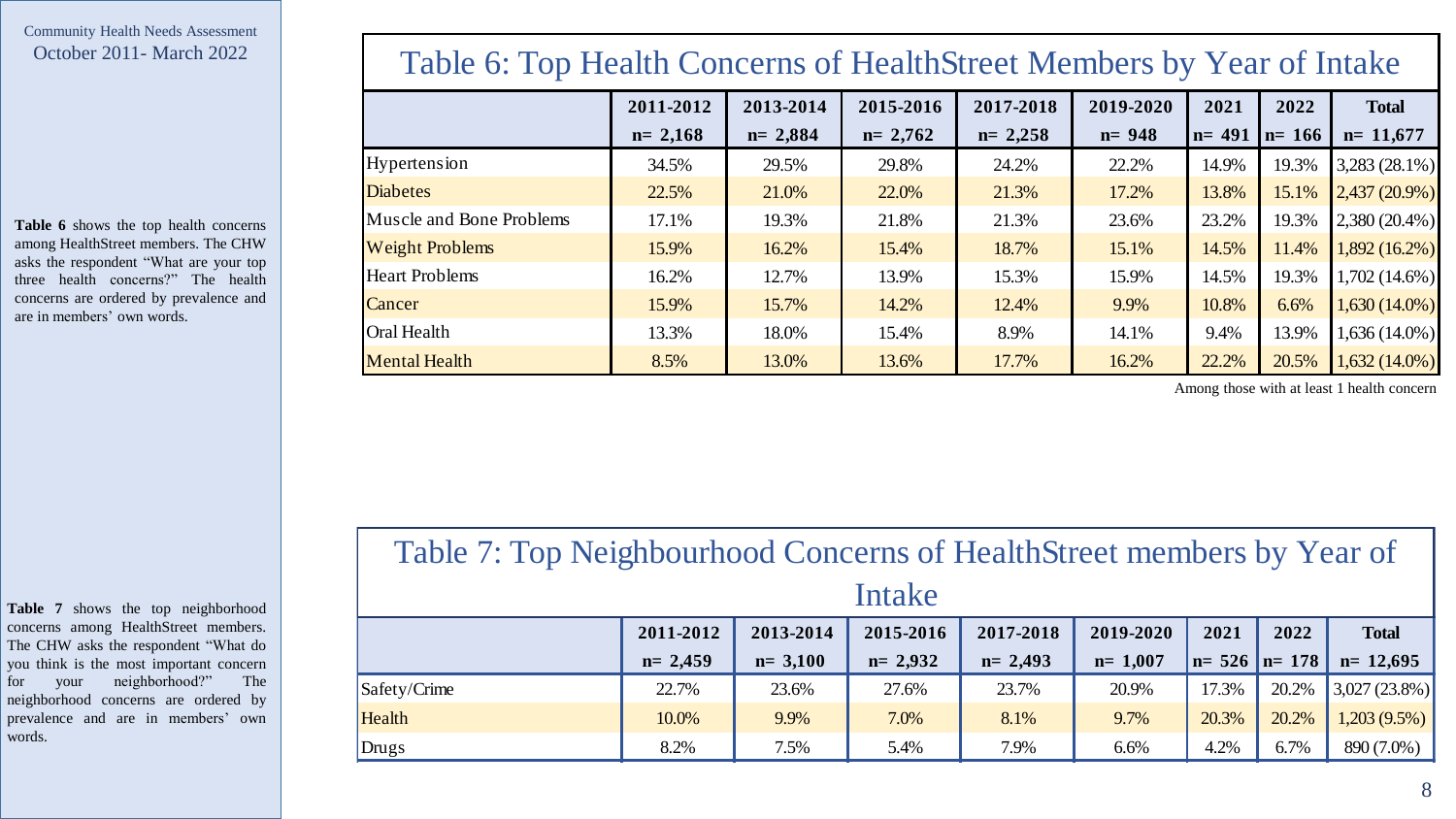On a scale of 1 to 10, where 1 is "**Not At All**" and 10 is "**Completely** "

Scores 1 -4: **Low**

Scores 5 -7: **Medium**

Scores 8 -10: **High**

\*Among 7,591 members who answered both.

| <b>High Trust</b>   | $31(0.4\%)$      | $396(5.2\%)$             | $3,482(45.9\%)$   |
|---------------------|------------------|--------------------------|-------------------|
| <b>Medium Trust</b> | $80(1.1\%)$      | $2,534(33.4\%)$          | $538(7.1\%)$      |
| <b>Low Trust</b>    | $344(4.5\%)$     | $160(2.1\%)$             | $26(0.3\%)$       |
|                     | <b>Low Trust</b> | <b>Medium Trust</b>      | <b>High Trust</b> |
|                     |                  | <b>Trust in Research</b> |                   |

**Trust in Researchers**

**Trust in Researchers** 

Figure 3: Baseline Trust in Research and Researchers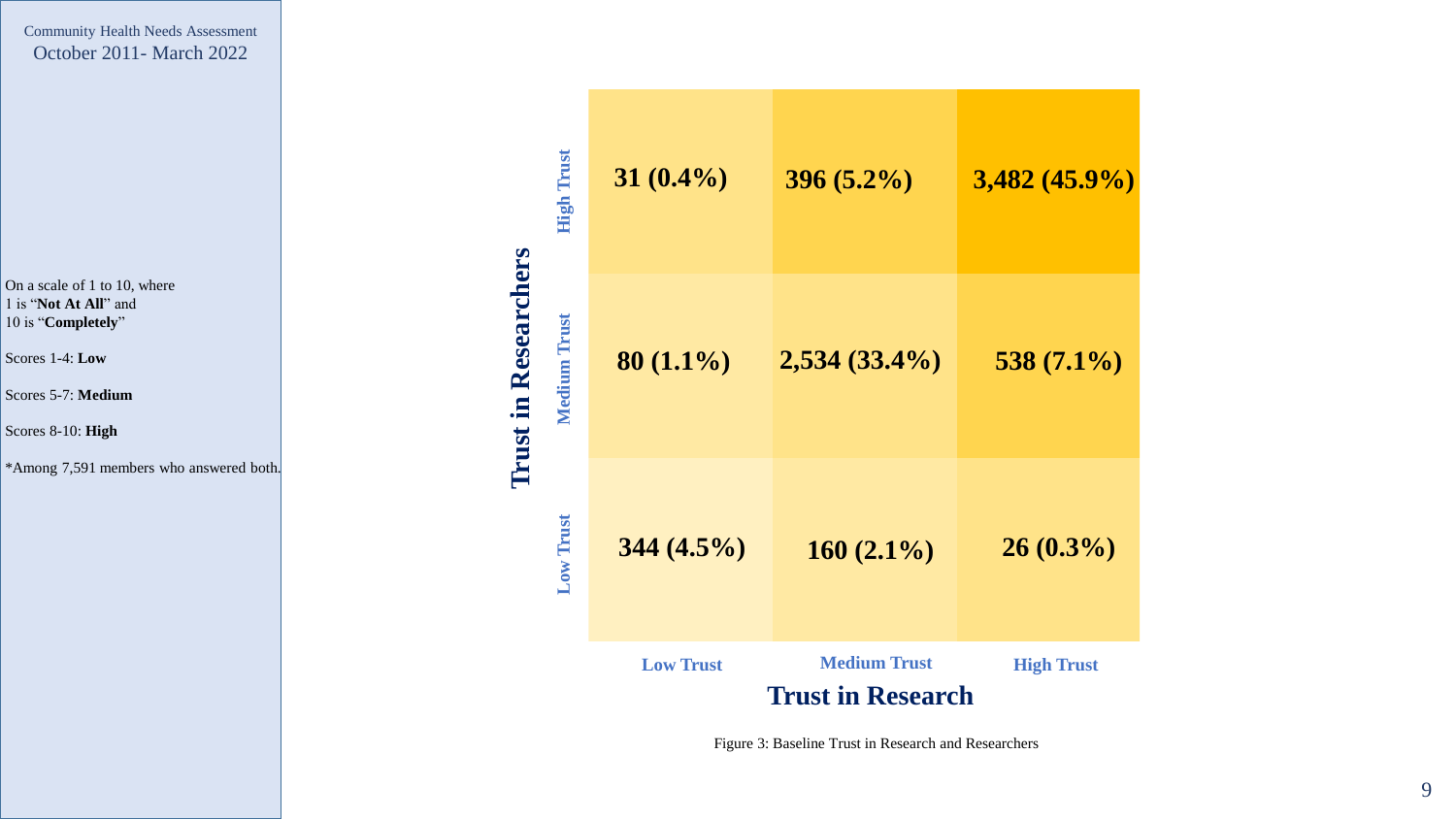- 1. Cottler LB, Nagarajan R. [Real-time assessment of community health needs and concerns.](https://pubmed.ncbi.nlm.nih.gov/22301551/) Sci Transl Med. 2012 Feb 1; 4:119-22. PMID: 22301551. DOI: 10.1126/scitranslmed.3003367.
- 2. Cottler LB, McCloskey DJ, Aguilar-Gaxiola [S, et al. Community needs, concerns, and perceptions about health research: findings from the clinical and](https://www.ncbi.nlm.nih.gov/pmc/articles/PMC3966684/) translational science award sentinel network. *Am J Public Health*. 2013;103(9):1685-1692. doi:10.2105/AJPH.2012.300941
- 3. Ruktanonchai CW, Pindolia DK, Striley CW, Odedina [FT, Cottler LB. Utilizing spatial statistics to identify cancer hot spots: a surveillance strategy to](https://www.ncbi.nlm.nih.gov/pmc/articles/PMC4271483/)  inform community-engaged outreach efforts. *Int J Health Geogr*. 2014;13:39. Published 2014 Oct 10. doi:10.1186/1476-072X-13-39
- 4. [Webb FJ, Striley CW, Cottler LB. Marijuana Use and Its Association with Participation, Navigation, and Enrollment in Health Research among African](https://www.ncbi.nlm.nih.gov/pmc/articles/PMC4654969/)  Americans. *J Ethn Subst Abuse*. 2015;14(4):325-339. doi:10.1080/15332640.2014.986355
- 5. Dodani S, Ruktanonchai CW, Kaeley [GS, Vaddiparti K, Striley CW, Cottler LB. Clinical Comorbidities among Cocaine Users Screened in the](https://www.ncbi.nlm.nih.gov/pmc/articles/PMC4808595/)  Community through HealthStreet. *Health Behav Policy Rev*. 2016;3(1):54-61. doi:10.14485/HBPR.3.1.6
- 6. [Varma DS, Hart M, McIntyre DS, Kwiatkowski E, Cottler LB. A Research Protocol to Test the Effectiveness of Text Messaging and Reminder Calls to](https://www.ncbi.nlm.nih.gov/pmc/articles/PMC4942681/)  Increase Service Use Referrals in a Community Engagement Program. *JMIR Res Protoc*. 2016;5(2):e133. Published 2016 Jun 28. doi:10.2196/resprot.5854
- 7. Milani SA, Crooke H, Cottler LB, Striley CW. [Sex differences in frequent ED use among those with multimorbid chronic diseases](https://www.ncbi.nlm.nih.gov/pmc/articles/PMC5097885/). *Am J Emerg Med*. 2016;34(11):2127-2131. doi:10.1016/j.ajem.2016.07.059
- 8. [Acheampong AB, Striley CW, Cottler LB. Prescription opioid use, illicit drug use, and sexually transmitted infections among participants from a](https://www.ncbi.nlm.nih.gov/pmc/articles/PMC5836499/)  community engagement program in North Central Florida. *J Subst Use*. 2017;22(1):90-95. doi:10.3109/14659891.2016.1144805
- 9. Cottler LB, Striley CW, Elliott AL, Zulich AE, Kwiatkowski E, Nelson DR. Pragmatic trial of a Study Navigator Model (NAU) vs. Ambassador Model [\(N+\) to increase enrollment to health research among community members who use illicit drugs.](https://www.ncbi.nlm.nih.gov/pmc/articles/PMC5494831/) *Drug Alcohol Depend*. 2017;175:146-150. doi:10.1016/j.drugalcdep.2016.12.031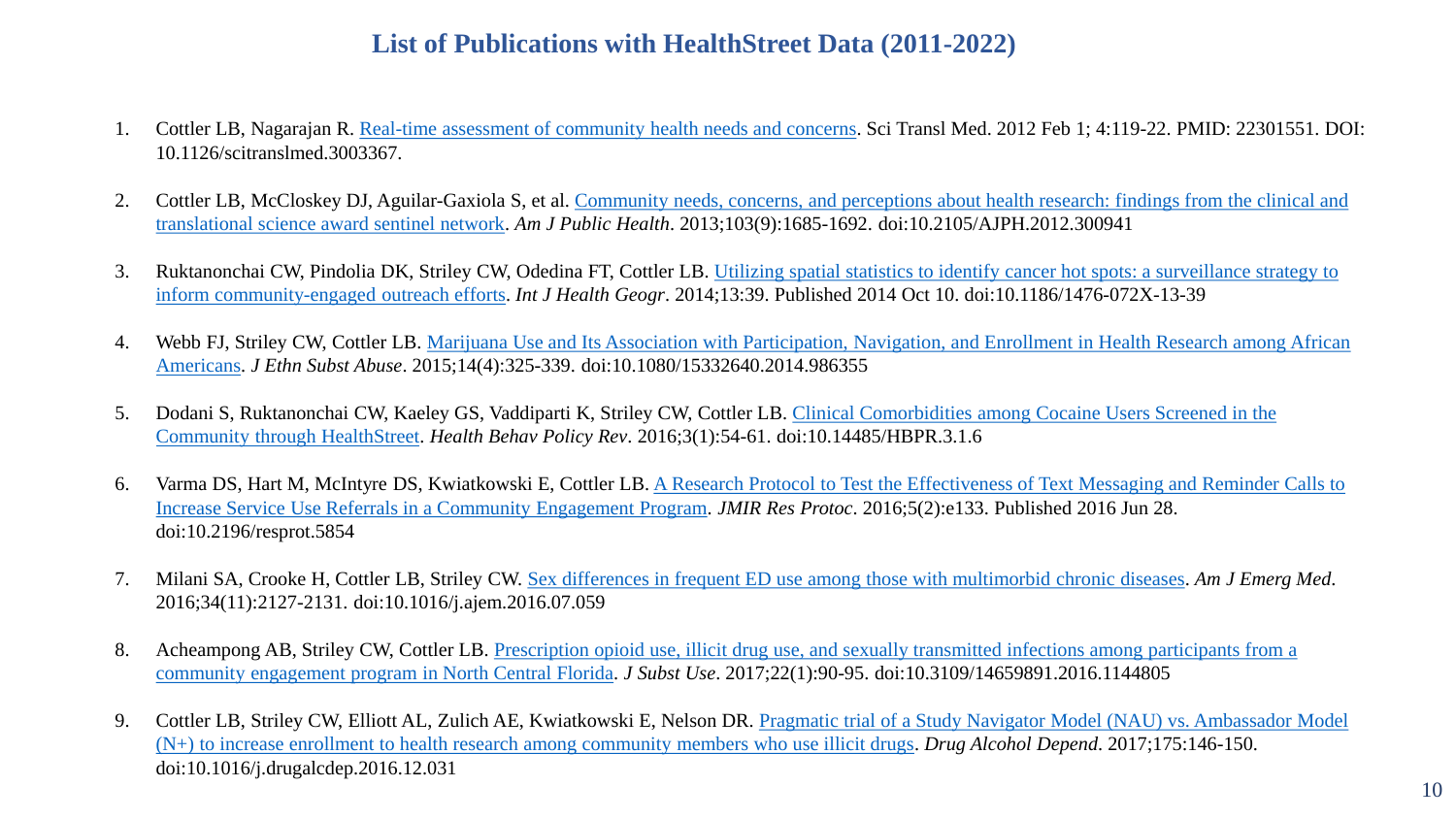- 10. Frerichs L, Kim M, Dave G, Cheney A, Lich KH, Jones J, Young T, Cene CW, Varma D, Schaal J, Black A, Striley C, Vassar S, Cottler L, Brown A, Burke JG, Corbie-Smith G. [Stakeholder perspectives on creating and maintaining trust in community-academic research partnerships.](https://pubmed.ncbi.nlm.nih.gov/27230272/) Health Educ Behav. 2017 Feb; 44:182-91. Epub 2016 Jul 9. PMID: 27230272. PMCID: PMC6051524. DOI: 10.1177/1090198116648291
- 11. Serdarevic M, Striley CW, Cottler LB. [Gender differences in prescription opioid use.](https://www.ncbi.nlm.nih.gov/pmc/articles/PMC5675036/) *Curr Opin Psychiatry*. 2017;30(4):238-246. doi:10.1097/YCO.0000000000000337
- 12. Flood-Grady E, Page SR, Karimipour [N, Harris PA, Cottler LB, Krieger JL. A content analysis of Clinical and Translational Science Award \(CTSA\) strategies](https://pubmed.ncbi.nlm.nih.gov/29707256/)  for communicating about clinical research participation online. J Clin Transl Science. 2017 Dec; 1:340-51. PMID: 29707256. PMCID: PMC5915806. DOI: 10.1017/cts.2018.2.
- 13. Cook C, Mack J, Cottler LB. [Research participation, trust, and fair compensation among people living with and without HIV in Florida.](https://www.ncbi.nlm.nih.gov/pmc/articles/PMC5858187/) *AIDS Care*. 2018;30(1):27-31. doi:10.1080/09540121.2017.1338656
- 14. Serdarevic [M, Osborne V, Striley CW, Cottler LB. The Association between Insomnia and Prescription Opioid Use: Results from a Community Sample in](https://www.ncbi.nlm.nih.gov/pmc/articles/PMC5657579/)  Northeast Florida. *Sleep Health*. 2017;3(5):368-372. doi:10.1016/j.sleh.2017.07.007
- 15. [Ansell M, Tennant MR, Piazza V, Cottler LB. Piloting Consumer Health Information Services in Collaboration with a Community Research Engagement](https://www.ncbi.nlm.nih.gov/pmc/articles/PMC5889073/)  Program. *Med Ref Serv Q*. 2017;36(4):348-361. doi:10.1080/02763869.2017.1369283
- 16. Dave G, Frerich L, Schaal J, Vassar S, Varma D, Striley C, Ruktanonchai C, Black A, Hankins J, Lovelady N, Cene C, Green M, Young T, Tiwari S, Cheney A, [Cottler LB, Sullivan G, Brown A, Burke J, Corbie-Smith G. Conceptualizing trust in community-academic research partnerships using concept mapping](https://pubmed.ncbi.nlm.nih.gov/29053983/) approach: a multi-CTSA study. Eval Program Plann. 2018 Feb; 66:70-8. Epub 2017 Oct 12. PMID: 29053983. PMCID: PMC5705432. DOI: 10.1016/j.evalprogplan.2017.10.007.
- 17. Elliott AL (2018) [African American gamblers: are they willing to participate in health research?](https://www.oatext.com/african-american-gamblers-are-they-willing-to-participate-in-health-research.php#gsc.tab=0). Ment Health Addict Res 3: DOI: 10.15761/MHAR.1000167
- 18. Webb, F.J., Khubchandani, J., Striley, C.W. *et al.* [Black-white differences in willingness to participate and perceptions about health research: Results from the](https://link.springer.com/article/10.1007%2Fs10903-018-0729-2) population-based HealthStreet study. *J Immigrant Minority Health* 21, 299–305 (2019).<https://doi.org/10.1007/s10903-018-0729-2>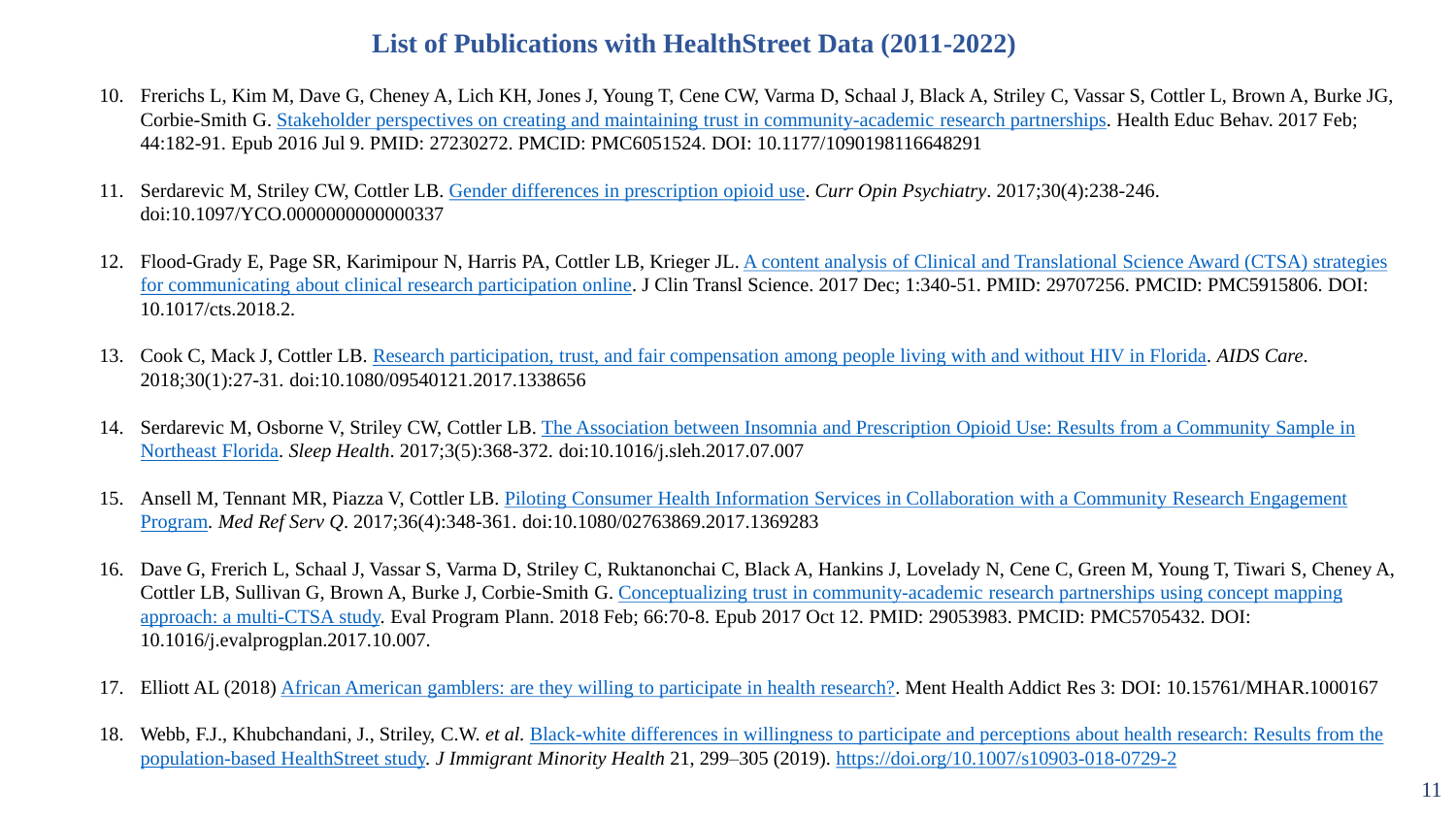- 19. Striley CW, Milani SA, Kwiatkowski E, DeKosky ST, Cottler LB. [Community Perceptions Related to Brain Donation: Evidence for Intervention](https://www.ncbi.nlm.nih.gov/pmc/articles/PMC7224447/). *Alzheimers Dement*. 2019;15(2):267-272. doi:10.1016/j.jalz.2018.09.005
- 20. Liu Y, Elliott AL, Serdarevic M, Leeman RF, Cottler LB. A latent class analysis of the past-30-day substance use patterns among lifetime cocaine users: Findings from a community sample in North Central Florida. Addict Behav Rep. 2019 Feb 14;9:100170. doi: 10.1016/j.abrep.2019.100170. PMID: 31193730; PMCID: PMC6542739
- 21. Serdarevic M, Gurka [KK, Striley CW, Vaddiparti K, Cottler LB. Prevalence of Concurrent Prescription Opioid and Hazardous Alcohol Use Among Older Women:](https://www.ncbi.nlm.nih.gov/pmc/articles/PMC7063756/) Results from a Cross-Sectional Study of Community Members. *J Community Health*. 2019;44(1):172-177. doi:10.1007/s10900-018-0569-y
- 22. [Milani SA, Lloyd S, Cottler LB, Striley CW. Racial and ethnic differences in Alzheimer's Disease knowledge among community-dwelling middle-aged and older](https://www.ncbi.nlm.nih.gov/pmc/articles/PMC7027949/)  adults in Florida. J Aging Health. 2019 Mar 27:898264319838366. doi: 10.1177/0898264319838366. Epub ahead of print. PMID: 30913947; PMCID: PMC7027949
- 23. Nutley, S, Varma, D, Chen, X, Striley, CW. [Willingness of individuals with eating disorders to participate in health research.](https://onlinelibrary.wiley.com/doi/full/10.1002/eat.23090) *Int J Eat Disord*. 2019; 52: 914– 923
- 24. Liu Y, Elliott A, Strelnick H, Aguilar-Gaxiola S, Cottler LB. [Asian Americans are less willing than other racial groups to participate in health research](https://www.ncbi.nlm.nih.gov/pmc/articles/PMC6802418/). *J Clin Transl Sci*. 2019;3(2-3):90-96. Published 2019 May 28. doi:10.1017/cts.2019.372
- 25. Serdarevic M, Striley CW, Gurka KK, Leeman RF, Cottler LB. Sex differences in prescription opioid use patterns assessed through a community engagement [program in Florida. Drug Alcohol Depend. 2019 Nov 1;204:107568. doi: 10.1016/j.drugalcdep.2019.107568. Epub](https://pubmed.ncbi.nlm.nih.gov/31568932/) 2019 Sep 20. PMID: 31568932; PMCID: PMC6878203.
- 26. Cottler LB, Green AI, Pincus HA, McIntosh S, Humensky [JL, Brady K. Building capacity for collaborative research on opioid and other substance use disorders](https://www.ncbi.nlm.nih.gov/pmc/articles/PMC7159806/)  through the Clinical and Translational Science Award Program. *J Clin Transl Sci*. 2019;4(2):81-89. Published 2019 Nov 25. doi:10.1017/cts.2019.441
- 27. [Kim MM, Cheney A, Black A, et al. Trust in Community-Engaged Research Partnerships: A Methodological Overview of Designing a Multisite Clinical and](https://journals.sagepub.com/doi/10.1177/0163278718819719) Translational Science Awards (CTSA) Initiative. Evaluation & the Health Professions. 2020;43(3):180-192 doi:10.1177/0163278718819719
- 28. Meissner P, Cottler LB, Eder M, Michener JL. [Engagement science: The core of dissemination, implementation, and translational research science.](https://www.cambridge.org/core/journals/journal-of-clinical-and-translational-science/article/engagement-science-the-core-of-dissemination-implementation-and-translational-research-science/1680BA8096F232A497A35E15E25EADBF/core-reader) J Clin Transl Sci. Epub 2020 Jan 20: 1-3. DOI: 10.1017/cts.2020.8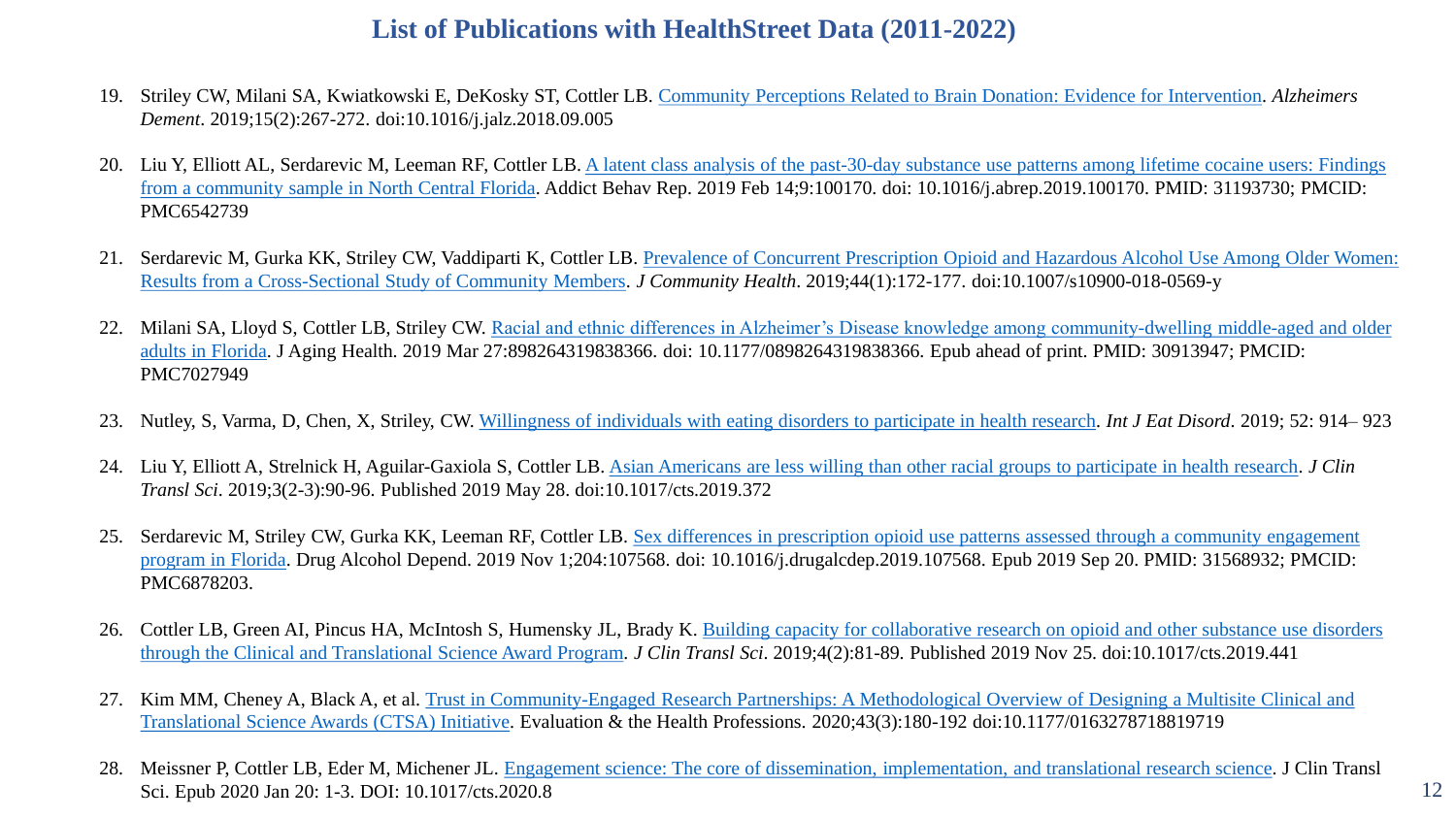- 29. Varma, D., [Strelnick, A., Bennett, N., Piechowski, P., Aguilar-Gaxiola, S., & Cottler, L. \(2020\).](https://www.ncbi.nlm.nih.gov/pmc/articles/PMC7681133/) Improving community participation in clinical and translational research: CTSA Sentinel Network proof of concept study. *Journal of Clinical and Translational Science, 4*(4), 323-330. doi:10.1017/cts.2020.21
- 30. [Young HW 2nd, Martin ET, Kwiatkowski E, Tyndall JA, Cottler LB. The Association between Emergency Department Super-Utilizer Status and Willingness](https://www.ncbi.nlm.nih.gov/pmc/articles/PMC7341402/)  to Participate in Research. *Emerg Med Int*. 2020;2020:9404293. Published 2020 Jun 29. doi:10.1155/2020/9404293
- 31. Milani SA, Swain M, Otufowora [A, Cottler LB, Striley CW. Willingness to Participate in Health Research Among Community-Dwelling Middle-Aged and](https://www.ncbi.nlm.nih.gov/pmc/articles/PMC7431111/?report=classic) Older Adults: Does Race/Ethnicity Matter? J Racial Ethn Health Disparities. 2020 Aug 17:1–10. doi: 10.1007/s40615-020-00839-y. Epub ahead of print. PMID: 32808194; PMCID: PMC7431111.
- 32. Otufowora, A, Liu, Y, Varma, DS, Striley, CW, Cottler, LB. [Correlates related to follow‐up in a community engagement program in North Central Florida.](https://onlinelibrary.wiley.com/doi/10.1002/jcop.22450) *J Community Psychol*. 2020; 1– 17. <https://doi.org/10.1002/jcop.22450>
- 33. Otufowora, A., Liu, Y., Young, H. *et al.* [Sex Differences in Willingness to Participate in Research Based on Study Risk Level Among a Community Sample of](https://link.springer.com/article/10.1007/s10903-020-01015-4)  African Americans in North Central Florida. *J Immigrant Minority Health* **23,** 19–25 (2021). https://doi.org/10.1007/s10903-020-01015-4
- 34. Serdarevic M, Osborne V, Striley CW, Cottler LB. [Prescription Opioid Use Among a Community Sample of Older and Younger Women.](https://www.liebertpub.com/doi/pdf/10.1089/jwh.2020.8610) J Womens Health (Larchmt). 2021 Apr 7. doi: 10.1089/jwh.2020.8610. Epub ahead of print. PMID: 33826866.
- 35. Grumbach K, Cottler LB, Brown J, et al. [It should not require a pandemic to make community engagement in research leadership essential, not optional.](https://www.ncbi.nlm.nih.gov/pmc/articles/PMC8134899/) *J Clin Transl Sci*. 2021;5(1):e95. Published 2021 Feb 5. doi:10.1017/cts.2021.8
- 36. Milani SA, Cottler LB, Striley CW. [Perceptions of Research Participation among a Sample of Florida Residents Aged 50 and Over Reporting Dementia.](https://www.ncbi.nlm.nih.gov/pmc/articles/PMC8406007/) Ageing Int. 2021 Aug 31:1-13. doi: 10.1007/s12126-021-09441-x. Epub ahead of print. PMID: 34483405; PMCID: PMC8406007.
- 37. Eder, M. M., Millay, T. A., & Cottler, L. B. (2021). [A compendium of community engagement responses to the COVID-19 pandemic.](https://www.ncbi.nlm.nih.gov/labs/pmc/articles/PMC8326670/) Journal of clinical and translational science, 5(1), e133.<https://doi.org/10.1017/cts.2021.800>
- 38. Milani SA, Cottler LB, Striley CW. [Perceptions of Research Participation among a Sample of Florida Residents Aged 50 and Over Reporting Dementia.](https://www.ncbi.nlm.nih.gov/pmc/articles/PMC8406007/) Ageing Int. 2021 Aug 31:1-13. doi: 10.1007/s12126-021-09441-x. Epub ahead of print. PMID: 34483405; PMCID: PMC8406007.